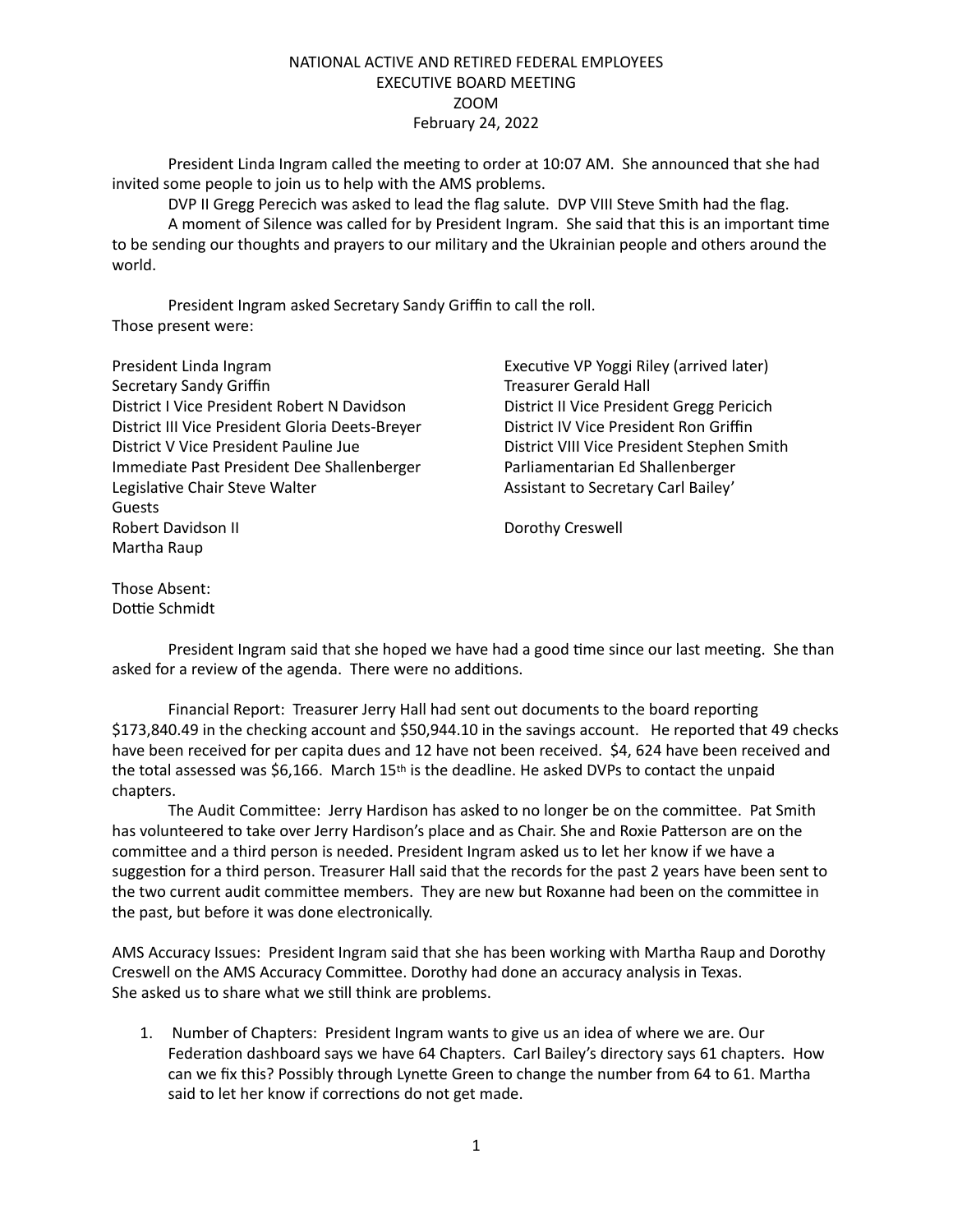2. What about the number of members we have? President Ingram said that she did a download of both chapter members and National Only. National Only showed 5557 and Carl Bailey said that was still the same yesterday. On the list last time it said 6343 members which is a difference of 786. Ten chapters that are closed are now listed as the closest chapter to 784 of the National Only members.

National Only and Chapter members are almost equal now. Dorothy Creswell said that Johann DeCastro is the interface between National and the CAB. She said that if a person is on the National Only list, the Federation is getting the 10% funds. President Ingram wants to start with District VIII to check on chapter placement according to LSAs since many of the closed chapters come from that District.

President Ingram said that more is to come from the work being done by the CAB. She verified that the invitation for our convention went to all members, but Martha Raup said that there was a two-month period when some members may not have been included.

The NES has not been updated since Theresa at National left, so this is another reason that our mailing may not have been complete. Dorothy clarified that National will move chapter members from closing chapters who want to move to National Only. National will do that recording. If a person is a National Only, they are automatically assigned to the nearest chapter for LSA (Logistical Support Area) purposes.

Chapter Members: President Ingram said that there is a problem where members of a closed chapter are moved originally, when they pay their dues, they get reassigned to the old closed chapter.

There was a long discussion between President Ingram, Dorothy, and Martha, about members matching up with chapters.

The ProTech company broke the system, but National wants to fix it by manually entering information.

Life members do pay chapter dues. There are forms for paying chapter dues, but a chapter can just send an email to National saying that you have gotten the life member's dues. It was explained that to log in as a chapter officer and you were an officer before 2019, and if you had the right to log in to members information, you still can go to the data fields you want. The CAB has requested an "effective date" column to show when a person transitions.

3. LSA Zip Code Assignments: We discussed access and that there are Federation officers that do not have access. We were told that this is a Prime request to the NEB to grant access to more officers. Some problems are because people working at National have left and not been replaced.

Some of the problems started with the AMS when some things were not transferred from the old system.

President Ingram said that she will send out the LSA lists related to chapters and the districts they are in, and information from the post office concerning new zip codes.

She also said that she has the list of who has access to the National Only lists. It is listed by position codes. When a change is made in the person holding a position, the position code does not show on the new listing. Martha said that at the last NEB meeting, there were more positions that were given access but that does not show up yet on the list that President Ingram was referring to.

## Officer/DVP Access to AMS data:

What DVPs can actually see: DVPs should check to see if they have the National Only list access and if they can download it.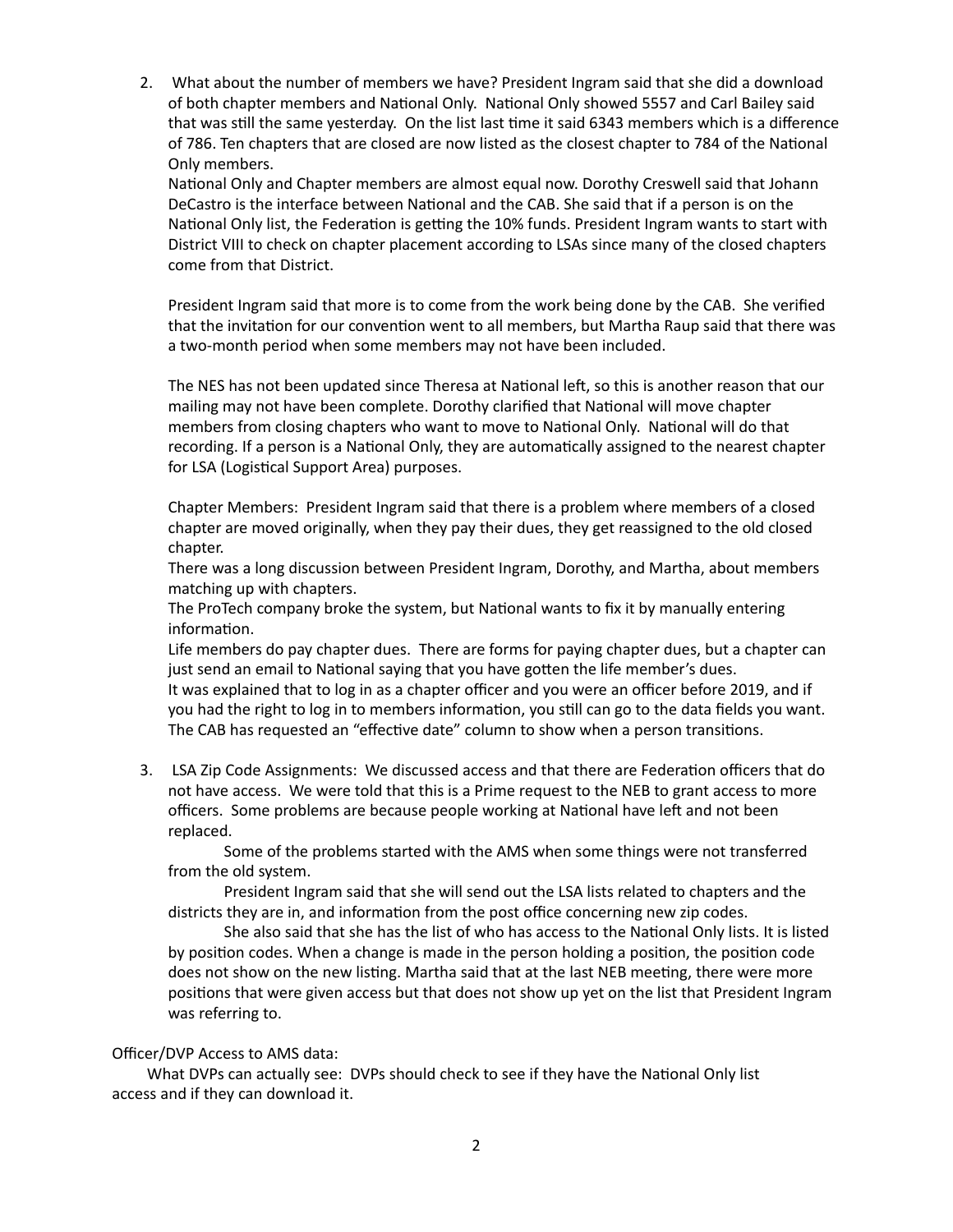Martha said that there is a 5 year contract with the AMS and we are in year 3. The CAB is looking into other options and is still trying to get the glitches fixed with the AMS.

Martha also said that the FedHub is a great new way to get questions and answers.

DVP I Bob Davidson said that he does not understand FedHub and how to use it. Instructions are needed in writing and most of his members are the same. Martha said that she can create written instructions or provide a Zoom meeting to explain FedHub and how to use it. There was a big discussion about FedHub and that instructions are needed from the beginning to learn to use it. President Ingram said that she thinks we should have a meeting only on FedHub. Martha asked Old Bob to help develop the written instructions. DVP V Pauline Jue will work on it also and possibly DVP III Gloria Deets-Breyer also.

Status of the Bylaw Resolution Submission: It has been passed on to the Resolution Committee and President Ingram had sent on the correction to the year it would take effect if passed.

Membership: Executive Vice President Yoggi Riley said that she thinks membership has been covered sufficiently.

Recruitment Ideas: President Ingram postponed the discussion of the "Just Recruit One" campaign.

National Legislative /CDL Update: President Ingram asked National Legislative Chair Steve Walter to give an update on CDLs. He said that he is working on matching the new congressional districts with CDLs and has to have a meeting soon by Zoom. President Ingram asked if he could give an update next time.

Troubled Chapters: President Ingram and DVP VIII Steve Smith are going to a meeting with Ridgecrest in March. Old Bob will send a letter to chapter 2223.

President Ingram wants to hear what strategies DVPs are going to use to support chapters in trouble next time.

Federation Training Discussion: President Ingram, Treasurer Jerry Hall, and Past President Forney Lundy will conduct a training for new DVPs and anyone else interested. If anyone else wants to help with training, let her know.

Federation Newsletter: Ingram wants to get one out close to the first of April. She asked for ideas on what should be included. An article on the new DVPs to get to know them should be done. The new DVPs should tell a bit about themselves, what they plan to do, and what their hopes are concerning their chapters. Steve Walter would like to do an article concerning the upcoming elections. Treasurer Hall wants to reinvigorate chapters. Forney Lundy has been involved both by Zoom and in person. We can pull information from several chapters. There should be information to help chapters to stay active and how to operate as a chapter, in person or by Zoom. Encourage them by what others are doing, examples of success. Good speakers are needed. Include a reminder of not making any chapter closing decisions based on current attendance.

Help Wanted: What to do with District VII. DVP I Davidson thought that maybe we don't need so many districts now. Secretary Griffin commented that combining districts would create very large districts. President Ingram agreed and said that the geographic area would also be very large. DVP IV Griffin shared that when the last newsletter from his chapter and District was sent, he also included the officers for District VII to offer to help them.

Webmaster was on the list for help wanted and Secretary Griffin asked if this meant Deanna Smith's position and President Ingram confirmed that it is, but she will recheck with her.

Ex VP Riley said that Charles Feistman would be willing to work on the Audit Committee.

Convention Closeout: